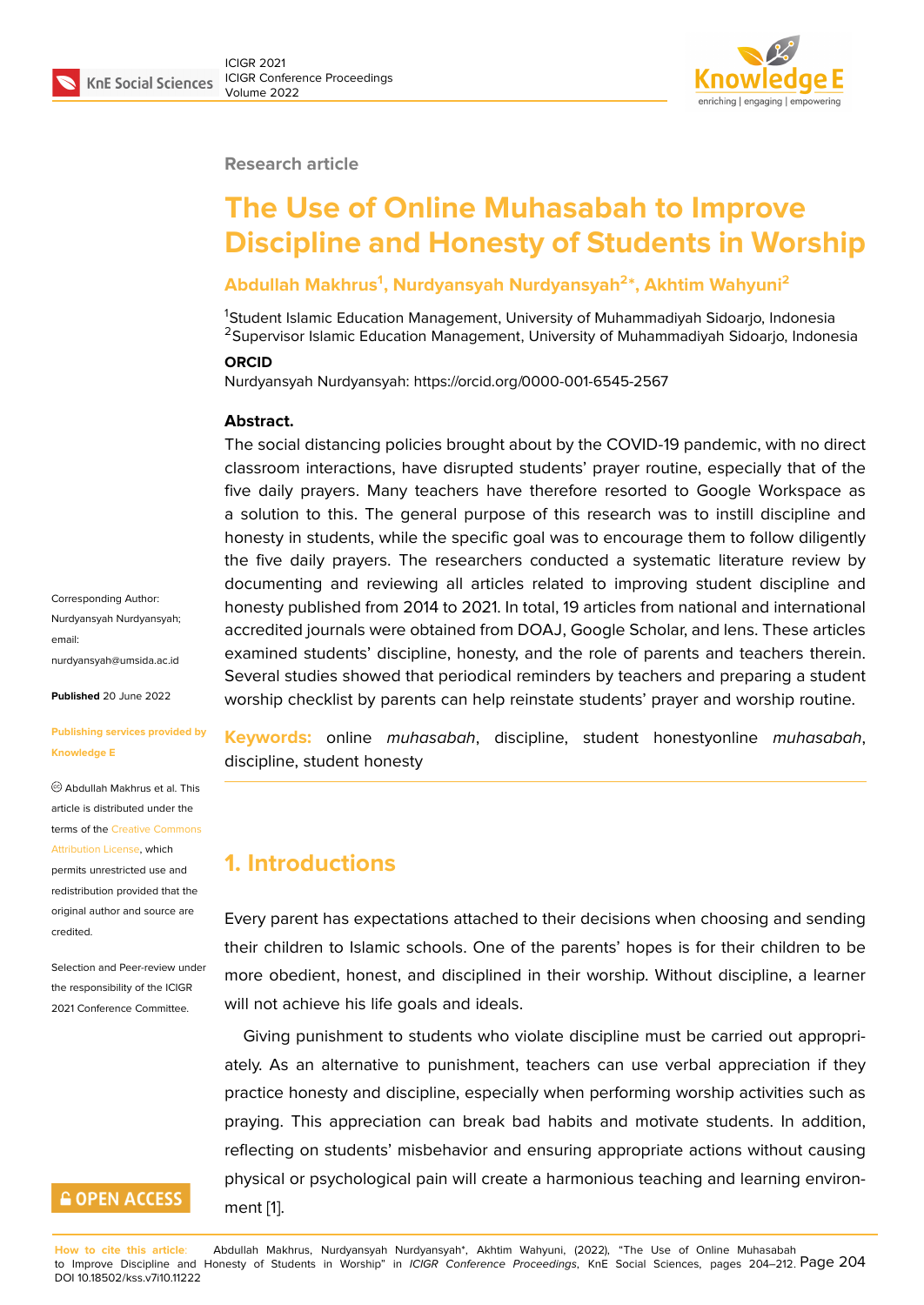In this article, researchers research efforts to improve student discipline and honesty, especially in worship activities. It is important because honesty has a tremendous effect on society. So many people suffer losses due to the dishonesty of others. Dishonesty in academic, health, social, legal, political, and others. Including in today's digital era, massive lies occur when smartphone users can freely send hoax messages in seconds to everyone. Our nation's biggest problem today is the result of someone's dishonesty, such as corruption [2].

With discipline, a student accustomed to discipline in his activities will impact his learning achievement. Likewise, good parenting will affect the level of student discipline [3]. Researchers un[de](#page-6-0)rstand that a self-control tool is needed to practice self-discipline and honesty. The concept of self-control in Islam is known as muhasabah. This is also a tool for self-reflection so that someone knows and counts what deeds have been done [be](#page-6-1)fore Allah will count them on the Day of Resurrection [4].

Online muhasabah is interpreted as an effort carried out to provide an evaluation of daily worship. It is focused on calculating the quantity of student worship activities every day. Through this daily worship evaluation, it is hoped tha[t s](#page-6-2)tudents will have awareness and responsibility in carrying out their worship. This evaluation utilizes online tools to record and store reports neatly in an online database.

The approach I take is to carry out this muhasabah activity by checking students' daily prayer activities. Every day students report daily prayer activities. The role and involvement of parents in parenting, especially mentoring in academic work and religious practices, which are part of education and learning at home, show positive and significant results for students [5]

One new thing that researchers will show in this research is digital technology as a tool for reflection. It must be done to control the honesty and discipline of students praying every day. Completing [m](#page-6-3)uhasabah data online, on the other hand, will increase students' high level of independence. Overall, they rate this aspect positively. However, muhasabah as a reminder is very necessary [6]. In addition, the online muhasabah model and online learning can ease the teacher's work to control student worship activities, especially if there are many students in the class.

## **2. Methods**

This research article used the Systematic Literature Review (SLR) method with a metasynthesis model. Systematics in writing using the following steps. Initially doing identification, screening, feasibility, and making conclusions. This systematic literature review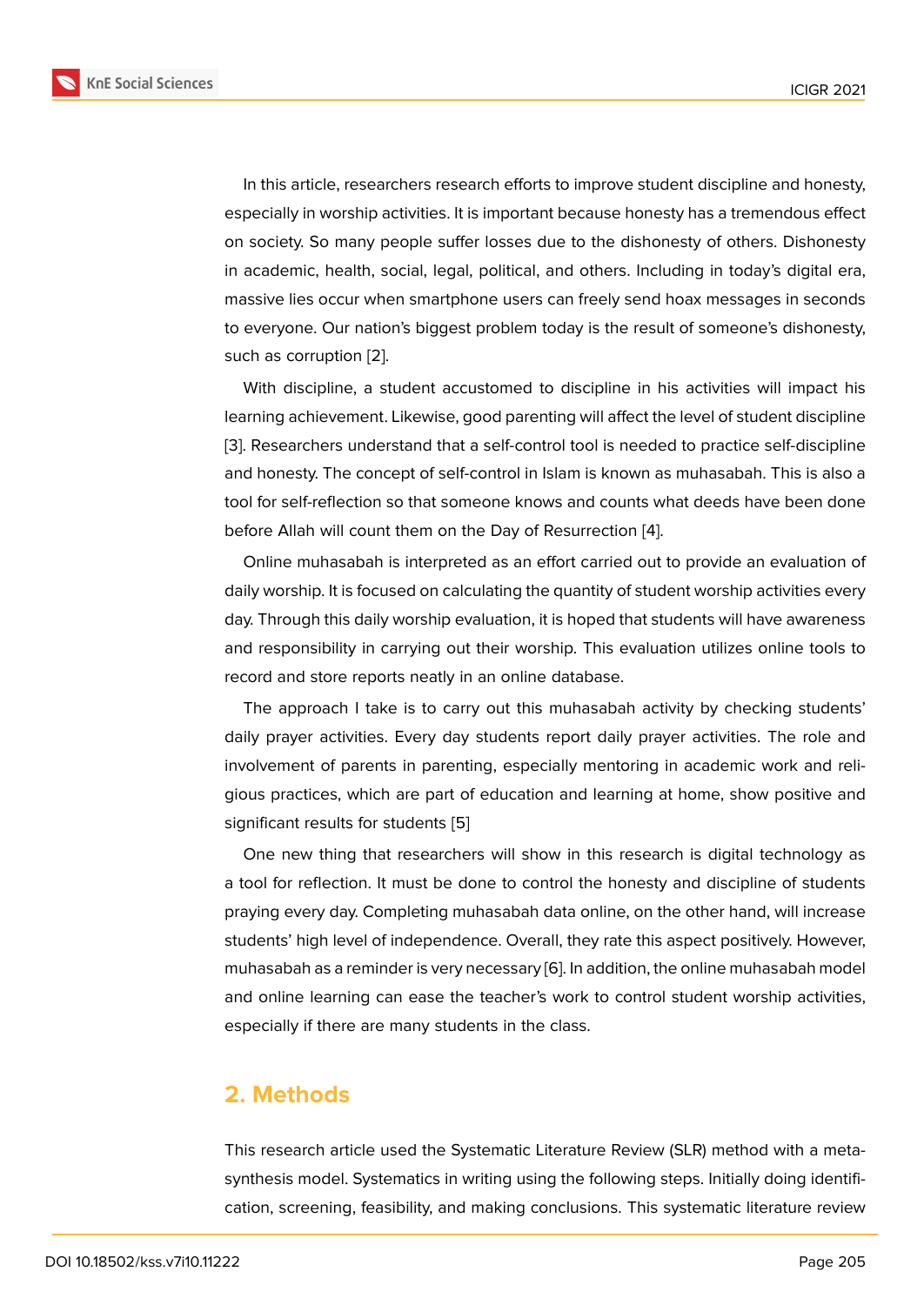uses reference data from several journal articles from DOAJ, Google Scholar, and lens.org. The keywords used are honesty and discipline. The selected articles match the keywords published in the last seven years, from 2014 to 2021. This limitation is part of an effort to focus on publication articles for reading and improve the accuracy of information search. From several articles collected, the researcher chose 19 articles that matched the keywords being searched for.

Each article was evaluated based on the criteria before it was ready to be used in this result. After that, the researchers categorized articles related to honesty, discipline, parenting, and the role of teachers in training students' honest and disciplined characters.

# **3. Finding and Discussion**

The first activity that was carried out was to conduct a literature review about the fact that several students had not prayed five times a day. The teacher makes control efforts to maintain students' honest character and discipline. From this review, it is known that the role of parents and teachers in reminding students always to carry out prayer activities is important.

In addition, by doing reminders and clarification on students' daily activities that are carried out repeatedly, it aims to get to know students' character more [7]. The phenomenon of parents who do not want to be involved and cooperate with teachers in disciplining students in worship is certainly the opposite of what parents expect when they first choose their children to attend Islamic schools. Especially the hope t[ha](#page-7-0)t their children will become a finger for parents who will pray for them when they are gone.

Using digital media to make it easier for teachers to control student worship activities will certainly be very beneficial for educators. Through online muhasabah media, it will be easier for teachers to control, recap, and report student worship activities to parents as reports on student progress.

Utilizing digital technology allows teachers to direct students to report daily worship activities independently. So, the control of worship activities can be carried out optimally. The use of this tool is also expected to overcome the difficulties of teachers to record so many daily worship activities if it has to be done manually using books.

In this study, the data found were then analyzed using meta-synthesis techniques. The results of the selection process found 19 articles in the last seven years categorized according to the criteria because they discussed topics of discipline, honesty, online media, and muhasabah. The 19 articles obtained were then read and analyzed. Then,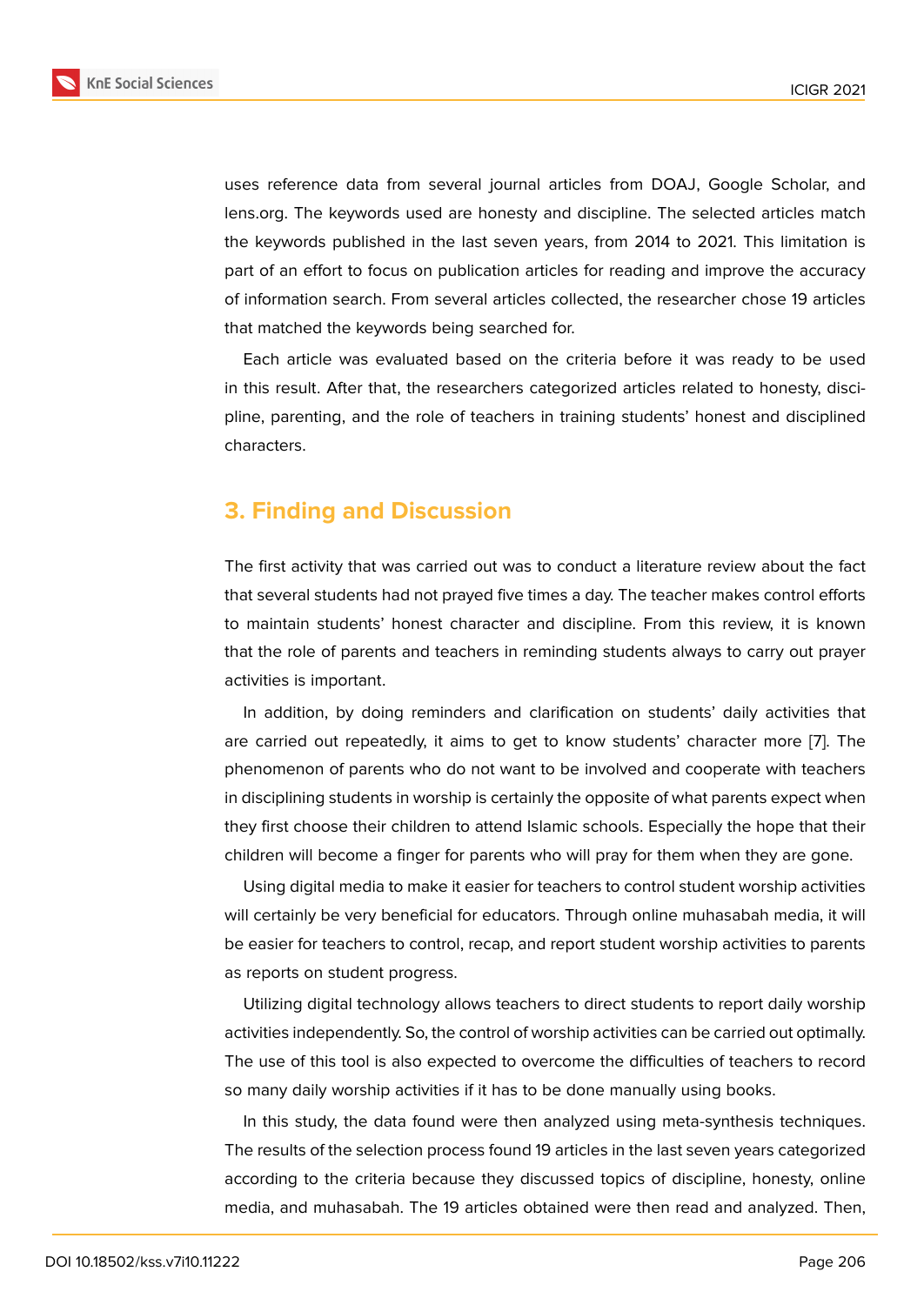the flow of filtering articles and journals as data for this paper is shown in Figure 1. After obtaining the final selection of articles, they are read and analyzed. This section presents the data needed in this research.



**Figure** 1: Systematic Review Prisma.

The process carried out in the search process for 19 articles started from the initial search process through a database obtained from lens.org, google scholar, and DOAJ sources. The initial search stage found 438 articles using the keywords discipline, honest, online media, and muhasabah. Furthermore, the researcher conducted further searches by analyzing the core discussion and conclusions drawn from each article, resulting in 107 articles. Then, adjusting the abstracts of the relevant articles obtained 63 eligible articles.

Then, the final weeding was carried out, which matched the keyword criteria in the research title, and 19 articles were found. The articles were then reviewed in this study are listed in Table 1.

Table 1 indicates that teaching discipline to students in every learning activity is very necessary. Because the character of discipline of important point as a marker that students get the results from education and the role of teachers and parents. This discipline point is specifically covered in 42% of journals [1,3,5,7,8,14,16,18,19]. Likewise, teaching honesty is a character that can't be separated from discipline. So that efforts to form an honest character must still strive as hard as possible. It can be done through a communication approach; improving parenting becomes an important point that can't be ignored. This is explained as much as 29% in the journal [2,7,9,10,18].

However, the use of digital technology to control students' honesty and discipline can be done. Hoping that it will make it easier for teachers to carry out the control process on several students in one class. It is also very useful during a pandemic. When the all activities are online, this can be used to train students to be independent and use digital technology so that muhasabah control can be done anywhere. This is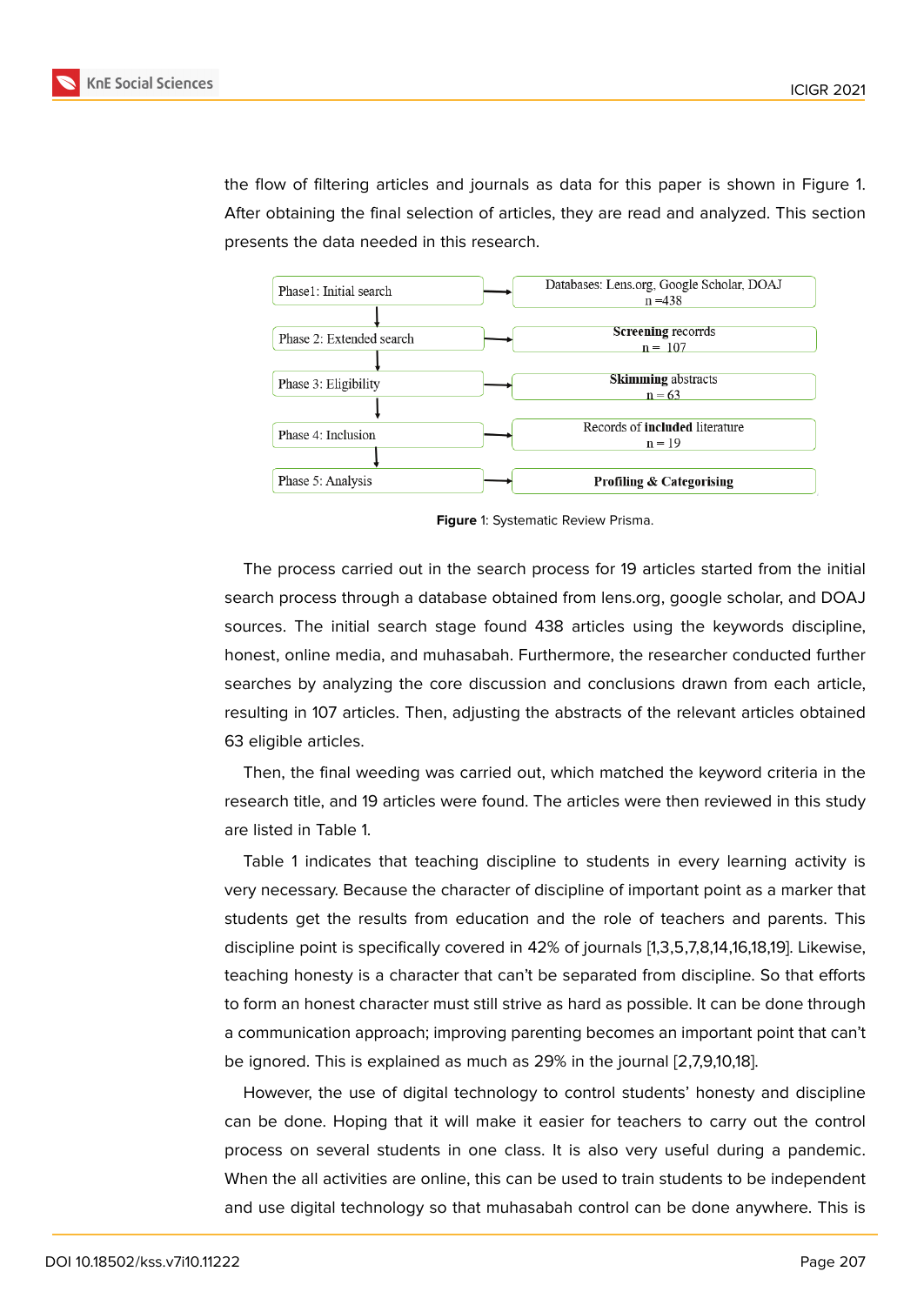| Features of Online Muhasabah to Online Discipline<br>Improve Discipline and Honesty of Media<br><b>Students in Worship</b>                                                                                                                                      |           |           | <b>Honesty Muhasabah</b> |
|-----------------------------------------------------------------------------------------------------------------------------------------------------------------------------------------------------------------------------------------------------------------|-----------|-----------|--------------------------|
| Managing School Discipline: The Stu-<br>dents' And Teachers' Perception On<br>Disciplinary Strategies[1]                                                                                                                                                        |           | $\sqrt{}$ |                          |
| Honesty: A Multidimensional Study as<br>Motivation for National Character Build-<br>ing [2]                                                                                                                                                                     |           |           |                          |
| Role of Learning Discipline in Mediat-<br>ing The Influence of Parent's Parenting<br>Towards Student's Learning Achieve-<br>ment $[3]$                                                                                                                          |           | $\sqrt{}$ |                          |
| Muhasabah as a Regulative Effort for<br>Digital Natives who Identified Fear of<br>Missing Out (FoMO)[4]                                                                                                                                                         |           |           |                          |
| Parenting styles and practices of Latino<br>parents and Latino fifth graders' aca-<br>demic, cognitive, social, and behavioral<br>outcomes [5]                                                                                                                  |           | $\sqrt{}$ |                          |
| Effectiveness of digital education on<br>communication skills among medical<br>students [6]                                                                                                                                                                     |           |           |                          |
| Student Character Buliding Reconstruc-<br>tion Junior High School in District<br>Galesong Takalar Based Values National<br>Culture [7]                                                                                                                          |           |           |                          |
| Strategies to Cope With Students' Disci-<br>pline Problems in Senior High School [8]                                                                                                                                                                            |           |           |                          |
| Educational Honesty: The Main Philo-<br>sophical Value in School [9]                                                                                                                                                                                            |           |           |                          |
| The Differences of Honest Characters<br>of Students Before and After Learning<br>with A Model of Learning of Intelligent<br>Character [10]                                                                                                                      |           |           |                          |
| Chemistry Learning via Distance Learn- $\sqrt{ }$<br>ing during the Covid-19 Pandemic [11]                                                                                                                                                                      |           |           |                          |
| Digitalization of presence events in the<br>covid-19 pandemia - the lecturers' per-<br>spective [12]                                                                                                                                                            | $\sqrt{}$ |           |                          |
| Increased patterns of Islamic social inter-<br>action with E-Learning-based learning<br>methods during the COVID-19 Pandemic.<br>Peningkatan pola interaksi sosial islami<br>dengan metode pembelajaran berbasis<br>E-Learning di masa Pandemi COVID-<br>19[13] |           |           |                          |
| Parental preferences in the choice for a<br>specialty school [14]                                                                                                                                                                                               |           |           |                          |
| Teachers' Digital Skills Readiness During $\sqrt{}$<br>COVID-19 Pandemic [15]                                                                                                                                                                                   |           |           |                          |

Table 1: References of Online Muhasabah to Improve Discipline and Honesty of Students in Worship.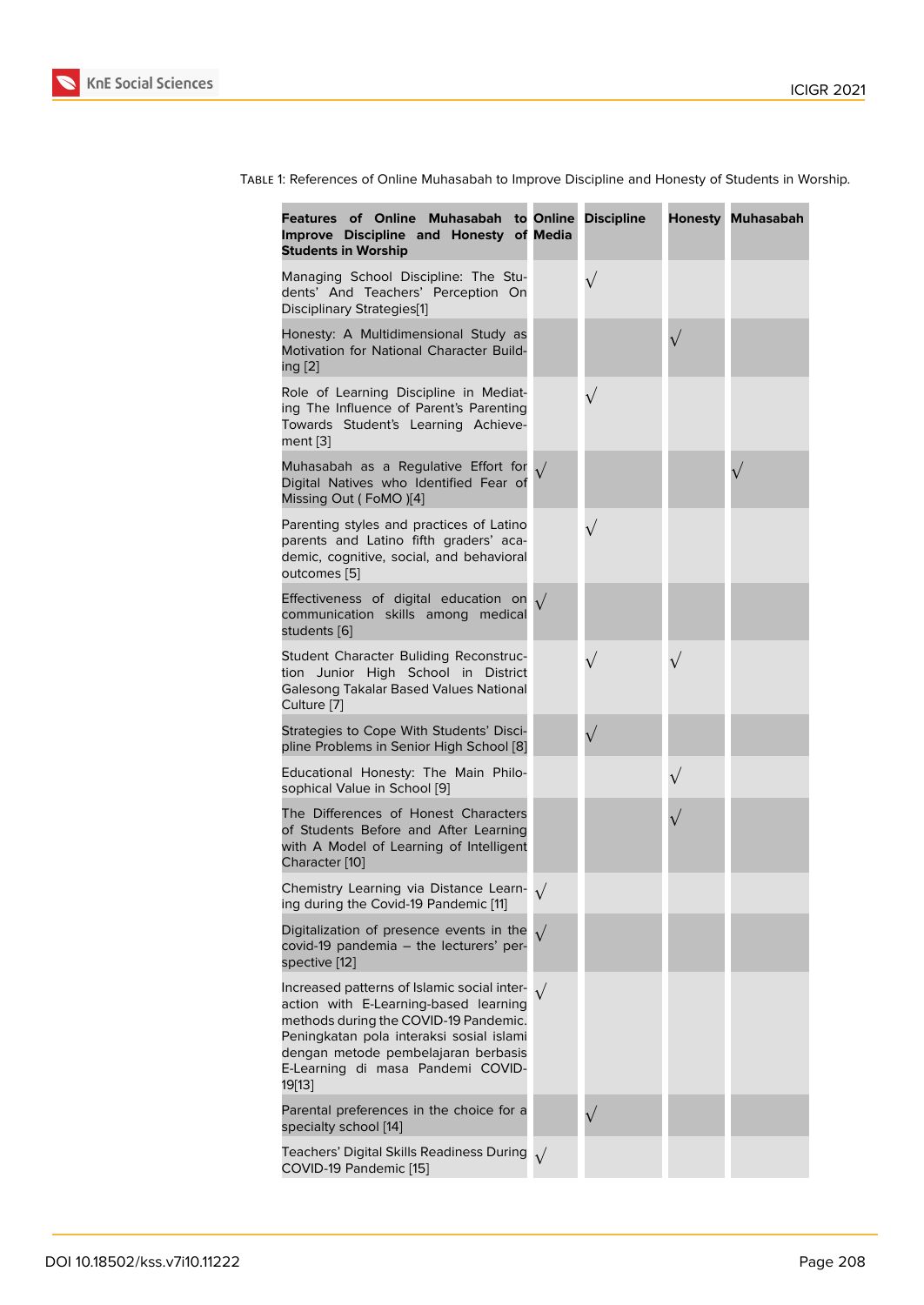Table 1: References of Online Muhasabah to Improve Discipline and Honesty of Students in Worship.

| Features of Online Muhasabah to Online Discipline<br>Improve Discipline and Honesty of Media<br><b>Students in Worship</b>                                       |  | <b>Honesty Muhasabah</b> |
|------------------------------------------------------------------------------------------------------------------------------------------------------------------|--|--------------------------|
| Penanaman Nilai-Nilai Pendidikan Karak-<br>ter Disiplin Pada Siswa Sekolah Dasar [16]                                                                            |  |                          |
| Strategi Pembelajaran Jarak Jauh Siswa $\sqrt{}$<br>Berkebutuhan Khusus Di Sd Inklusi Era<br>Pandemi Covid-19[17]                                                |  |                          |
| Religious Culture Development Strategy<br>For Shaping Character Of Students [18]                                                                                 |  |                          |
| Teaching English in the industry 4.0 and<br>disruption era: Early lessons from the<br>implementation of SMELT I 4.0 DE in a<br>senior high lab school class [19] |  |                          |



**Figure** 2: Percentage of keyword suitability in articles/journals.

explained as much as 25% in the journal [4,11,12,13,15,17,19]. Then, specifically discuss muhasabah only 4%. The small number of articles that review these muhasabah points is an opportunity for further researchers to conduct further research.

# **4. Conclusion**

The application of online muhasabah to train students' honesty and discipline is very important. Teachers, parents' communication approach, and motivation to keep reminding students are important points. We can combine digital technology to make it easier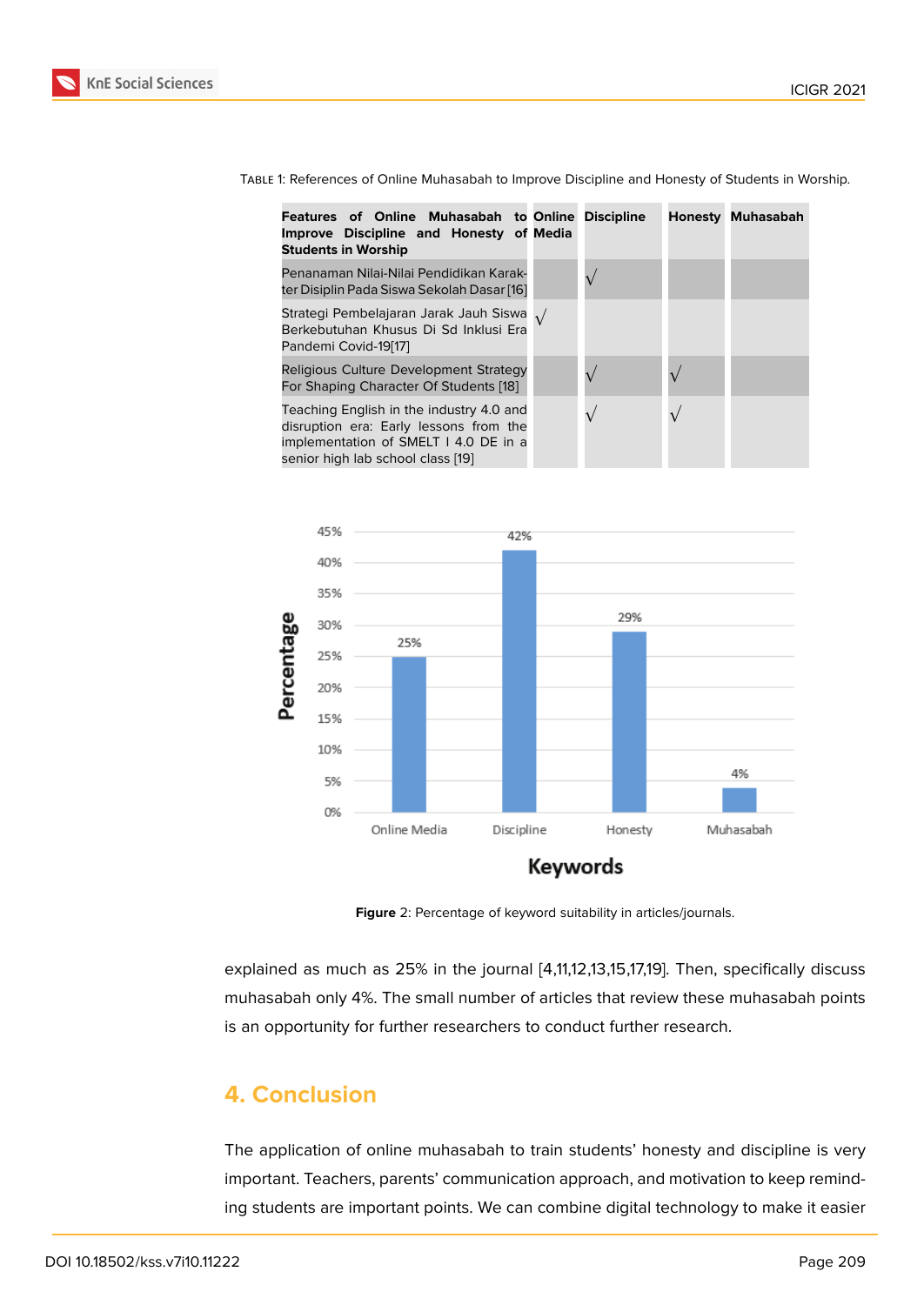**KnE Social Sciences** 



for teachers and parents to control the honesty and discipline of students, especially in its application in worship activities. However, parents hope that despite the pandemic, they want their children to remain diligent and disciplined in their worship activities, especially the five daily prayers. The results of a literature review of 19 articles that control muhasabah can also be done online as online learning when the pandemic arrives. Of course, by collaborating between parents and teachers by overseeing student worship activities by doing daily reminders for students. The online muhasabah application will make filling out daily worship control data easy, and not many schools have done it. Of course, this is an interesting opportunity when many parents and teachers have difficulty dealing with the decline in student worship during the pandemic. Future research studies are expected to develop an online muhasabah model in the form of an application that makes it easier for students to fill in the worship checklist data that has been done and makes it easier for teachers to see the progress of student worship.

# **Acknowledgments**

Thank you for the suggestions and corrections from the reviewers so that this article becomes worthy of publication.

# **References**

- <span id="page-6-4"></span>[1] Asare S, et al. Managing school discipline: The students' and teachers' perception on disciplinary strategies. British Journal of Psychology Research. 2015;3(2):1–11.
- <span id="page-6-0"></span>[2] Suud FM, Sutrisno S, Madjid A. Honesty: A multidimensional study as motivation for national character building. Hayula Indones. Jurnal Multidiscipliner Islamic Studies. 2020;4(1):99–116. https://doi.org/10.21009/004.01.06
- <span id="page-6-1"></span>[3] Aulia DW, Khafid M. Role of learning discipline in mediating the influence of parent's parenting towards student's learning achievement Journal of Primary Education. 2018;7(2):155–162. https://doi.org/10.15294/jpe.v7i2.23131
- <span id="page-6-2"></span>[4] Uasni ZFA, Uyun Q, Annatagia L. Muhasabah as a regulative effort for digital natives who identified fear of missing out (FoMO). International Summit Science Technology Humanity. 2019:147–155.
- <span id="page-6-3"></span>[5] Jabagchourian JJ, Sorkhabi N, Quach W, Strage A. Parenting styles and practices of Latino parents and Latino fifth graders' academic, cognitive, social, and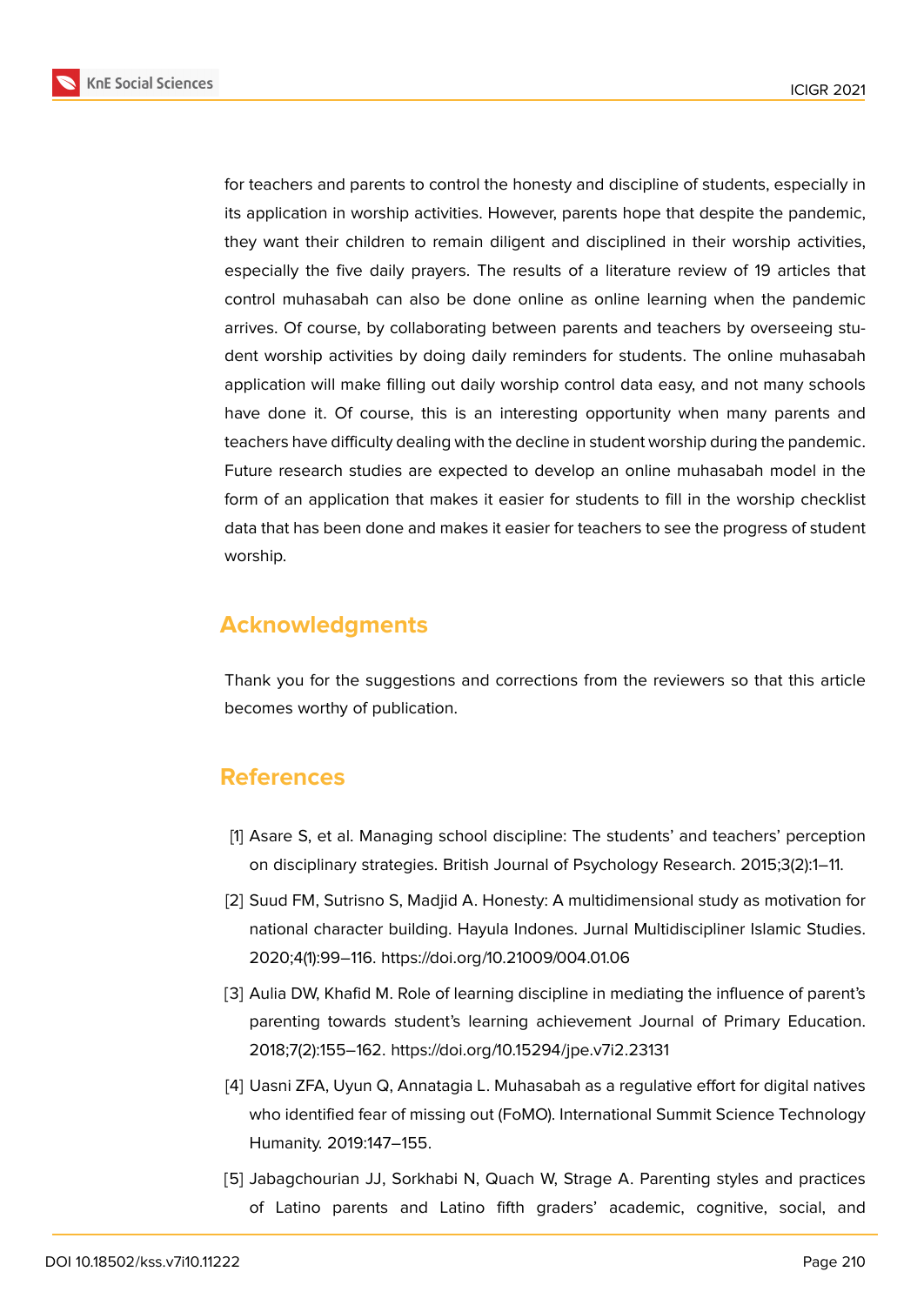

behavioral outcomes Hispanic Journal of Behavioral Sciences. Sci. 2014;36(2):175– 194. https://doi.org/10.1177/0739986314523289

- <span id="page-7-1"></span>[6] Kyaw BM, Posadzki P, Paddock S, Car J, Campbell J, Car LT. Effectiveness of digital education on communication skills among medical students: Systematic review and meta-analysis by the digital health education collaboration. JMIR Publication. 2019;21(8):1–6. https://doi.org/10.2196/12967
- <span id="page-7-0"></span>[7] Handayani T, Soesilowati E, Priyanto AS. Student character building reconstruction junior high school in district galesong takalar based values national culture article info. Jurnal Education Social Study. 2018;7(2):116–122.
- <span id="page-7-2"></span>[8] Prasetyarini A, Hikmat MH, Thoyibi M. Strategies to cope with students' discipline problems in senior high school. Indonesian Jurnal Learning Advanced Education. 2021;3(1):40–47. https://doi.org/10.23917/ijolae.v3i1.9474
- [9] Suud FM, Sutrisno S, Madjid A. Educational honesty: The main philosophical value in school. TARBIYA Jurnal Education Muslim Society. 2019;6(2):141–154. https://doi.org/10.15408/tjems.v6i2.11769
- <span id="page-7-3"></span>[10] Lase F, Nirwana H, Neviyarni N, Marjohan M. The differences of honest characters of students before and after learning with a model of learning of intelligent character. Jurnal of Education Learning Studies. 2020;3(1):41. https://doi.org/10.32698/0962
- <span id="page-7-4"></span>[11] Sari I, Sinaga P, Hernani H, Solfarina S. Chemistry learning via distance learning during the Covid-19 pandemic. Tadris Jurnal Keguruan dan Ilmu Tarbiyah. 2020;5(1):155–165. https://doi.org/10.24042/tadris.v5i1.6346
- <span id="page-7-5"></span>[12] Gottschalk M, et al. Digitalization of presence events in the Covid-19 pandemic – The lecturers' perspective. GMS Jurnal Media Education. 2021;38(1):1–8. https://doi.org/10.3205/zma001426
- <span id="page-7-6"></span>[13] Mumthaza S, Anshori I, Istikomah I. Increased patterns of Islamic social interaction with e-learning-based learning methods during the COVID-19 pandemic. (Peningkatan pola interaksi sosial Islami dengan metode pembelajaran berbasis elearning di masa pandemi COVID-19.) Halaqa Islamic Education Jurnal. 2021;5(1):29– 42. https://doi.org/10.21070/halaqa.v5vi1i.1129
- [14] Prieto LM, Aguero-Valverde J, Zarrate-Cardenas G, van Maarseveen M. Parental preferences in the choice for a specialty school. Journal of School Choice. 2019;13(2):198–227. https://doi.org/10.1080/15582159.2018.1442087
- [15] Perifanou M, Economides AA, Tzafilkou K. Teachers' digital skills readiness during Covid-19 pandemic. International Jurnal Emergency Technoogy Learning. 2021;16(8):238. https://doi.org/10.3991/ijet.v16i08.21011